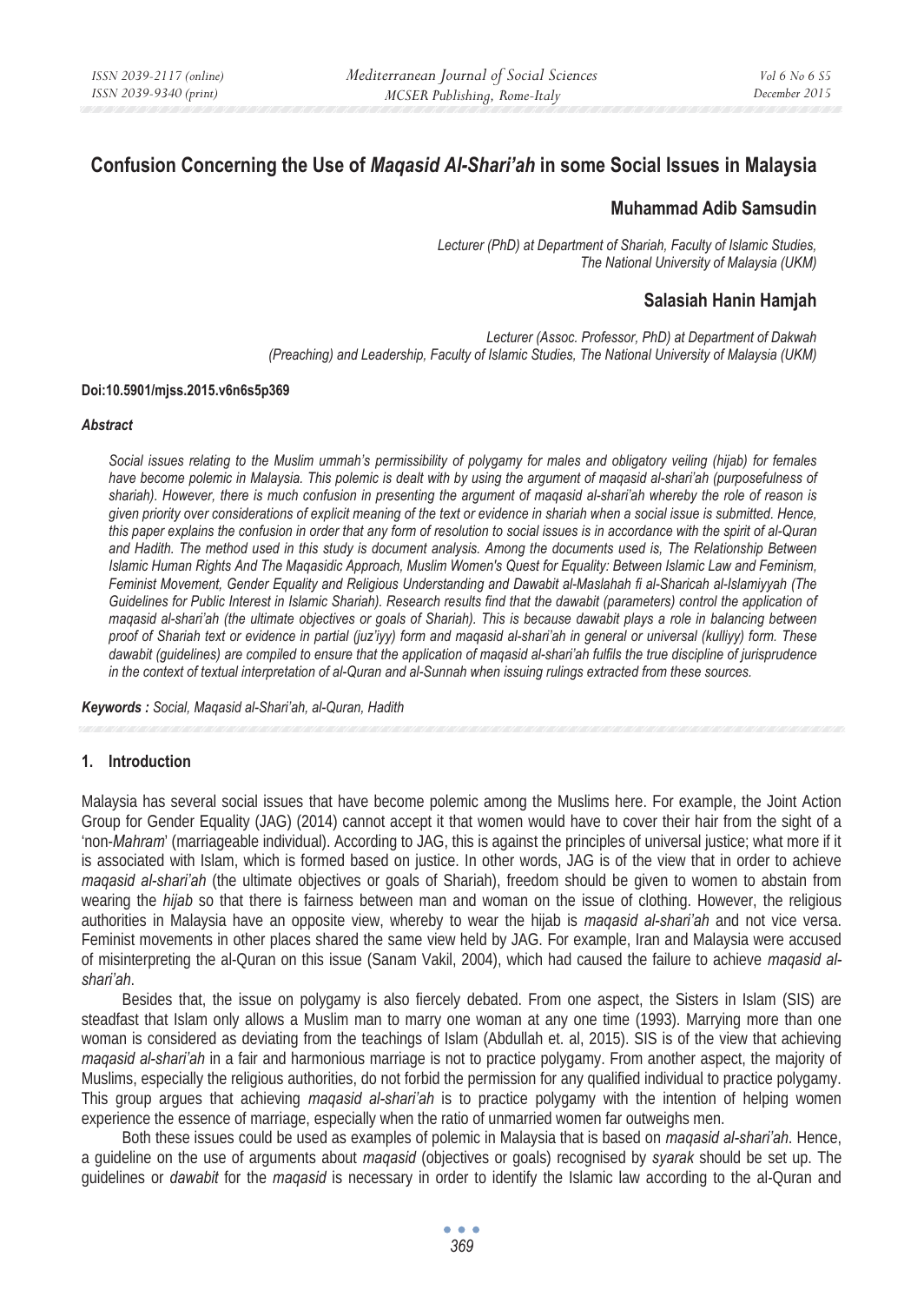| ISSN 2039-2117 (online) | Mediterranean Journal of Social Sciences | Vol 6 No 6 S5 |
|-------------------------|------------------------------------------|---------------|
| ISSN 2039-9340 (print)  | MCSER Publishing, Rome-Italy             | December 2015 |

Hadith. Thus, the study on *dawabit maqasid al-shari'ah* has not received much attention from researchers in the field of *maqasid*, although researchers have laid emphasis on the application of *maqasid al-shari'ah*. For example, Husni, A. B. M., et al., (2015) emphasised the important role of *maqasid al-shari'ah* in solving problems related to working wives. Omar, A. F., et. Al (2012) and Mohd Nor, A. H., et. Al (2012) applied *maqasid al-shari'ah* in the formation of national policies. Laluddin, H., et. Al (2012) also applied it to research on human rights. Other researches include its application in the financial and banking sector (Mansour, W, et. Al, 2015, Mansour, W., 2014, Belabes, A. S., 2014, Mohammad, M. O., & Shahwan, S., 2013) and many more.

Hence, by looking at the early history of *maqasid al-shari'ah,* al-Shatibiyy, as among the figures that pioneered the debate on *maqasid al-shari'ah*, had not elaborated further about *dawabit*, although it is necessary when ensuring that the rulings (*hukum*) based on *maqasid al-shari'ah* do not contradict the al-Quran and Hadith. This is because the *maqasid alshari'ah* is only *ma'na kulliyy* (complete induction)*,* which is the summary of a collection of rulings (*hukum*) in the form of *juz'iyy* (partial rulings) that is based on *tafsiliyy* (in detail or comprehensive form). Therefore, *maqasid* must be monitored to ensure a balance between the objective that is based on *kulliyy* and the religious references for the rulings (*dalil hukum*) that are based on *tafsiliyy*. When the balance has been achieved between the *kulliyy* and *tafsiliyy*, the contradicting issues between *maqasid al-shari'ah* and the other religious references (*dalil*) from the *syarak* would not arise. This is because the *dawabit* acts by exposing the meaning of *kulliyy* and at the same time becomes a binding force for the religious references (*dalil*) related to the rulings that are in the form of *tafsiliyy*.

#### **2. Dawabit Al-Maslahah in the Context of Discussing Maqasid Al-Shari'ah**

The relationship between *al-maslahah* and *maqasid al-shari'ah* is clearly seen in the definitions of both these terms. The definition for *maqasid al-shari'ah* is "an objective determined by Islamic *syariat* and achieved in the interest of human beings" (al-Raisuniyy, t.th). The objective covers several elements such as *daruriyyah*, *hajiyah* and *tahsiniyyah* (al-Shatibiyy, t.th), which contains five basic elements such as religion, the soul, the mind, family lineage and property (al-Butiyy, 2010). Whereas, the definition of *al-maslahah* according to scholars on *figh* is summarised<sup>1</sup> as "benefits referred to by Allah SWT, The Most Wise, for his subjects who preserve and nurture their faith, soul, mind, family lineage and property" (al-Butiyy, 2010).2

Based on both the definitions above the common factor between both the definitions is the preservation and nurturing of faith, soul, mind, family lineage and property, which is found in three segments such as *al-daruriyyat, alhajiyyat* and *al-tahsiniyyat*. Therefore, *maqasid al-shari'ah* and *maslahah* are actually two faces of the same coin. Hence, indirectly *dawabit* for *maslahah* is similar to *dawabit* for *maqasid al-shari'ah*. Thus, elaborations about *dawabit almaslahah* are important, especially when discussing *maqasid al-shari'ah* as an instrument for formulating rules (*hukum*) on *syarak* based on references from the Al-Quran and Hadith.

# **3. Dawabit Al-Maslahah Al-Shar'iyyah**

*Dawabit* is the plural for *dabit*, which means "to protect or preserve (al-Raziyy, 1992) something from mixing with something else" (al-Butiyy, 2010). *Maslahah* needs to be protected by *dawabit* because *maslahah* is not a religious reference by itself, such as the al-Quran, al-Sunnah, *ijmak* or *qiyas* but it is only *mac na kulliyy*. This means that *maslahah* is formed based on the conclusions made after compiling the rulings (*hukum*) in the form of juz'iyy, which relies on religious references that are *tafsiliyy* (al-Butiyy, 2010)3. Hence, *maslahah* (*benefits*) must be nurtured and controlled so that there is a balance between its meaning according to *kulliyy* and the rulings (*hukum*) based on the religious references (*dalil atau nas*)that are *tafsiliyy.* In other words, the benefits (*kemaslahatan*) accrued via cognizance and observation of the rulings (*hukum*) in the *syarak* in the form of *juz'iyy* is congruent and does not contradict the religious references (*nas*) in the *syarak*

Therefore, when considering the benefits (*maslahah*) according to Islamic legislation, from one aspect, it must be subjected to guidelines (*dawabit*) that act to restrict its meaning according to *kulliyy* and from another aspect; it must be reconciled with religious references on *tafsiliyy* pertaining to rulings on *syarak* until there is compatibility between *kulliyy* and *juz'iyy*.

*<sup>1</sup> This is because there are numerous definitions given although the topic of discussion is the same.* 

*<sup>2</sup> This is the result of the conclusion made by al-Butiyy based on the definitions by al-Ghazali and al-Razi.* 

*<sup>3</sup> After istiqra' is initiated towards all the religious references in the syarak, either the al-Quran or Hadith, thus it was found that it was intended to safeguard the maslahah and reject the mafsadah.*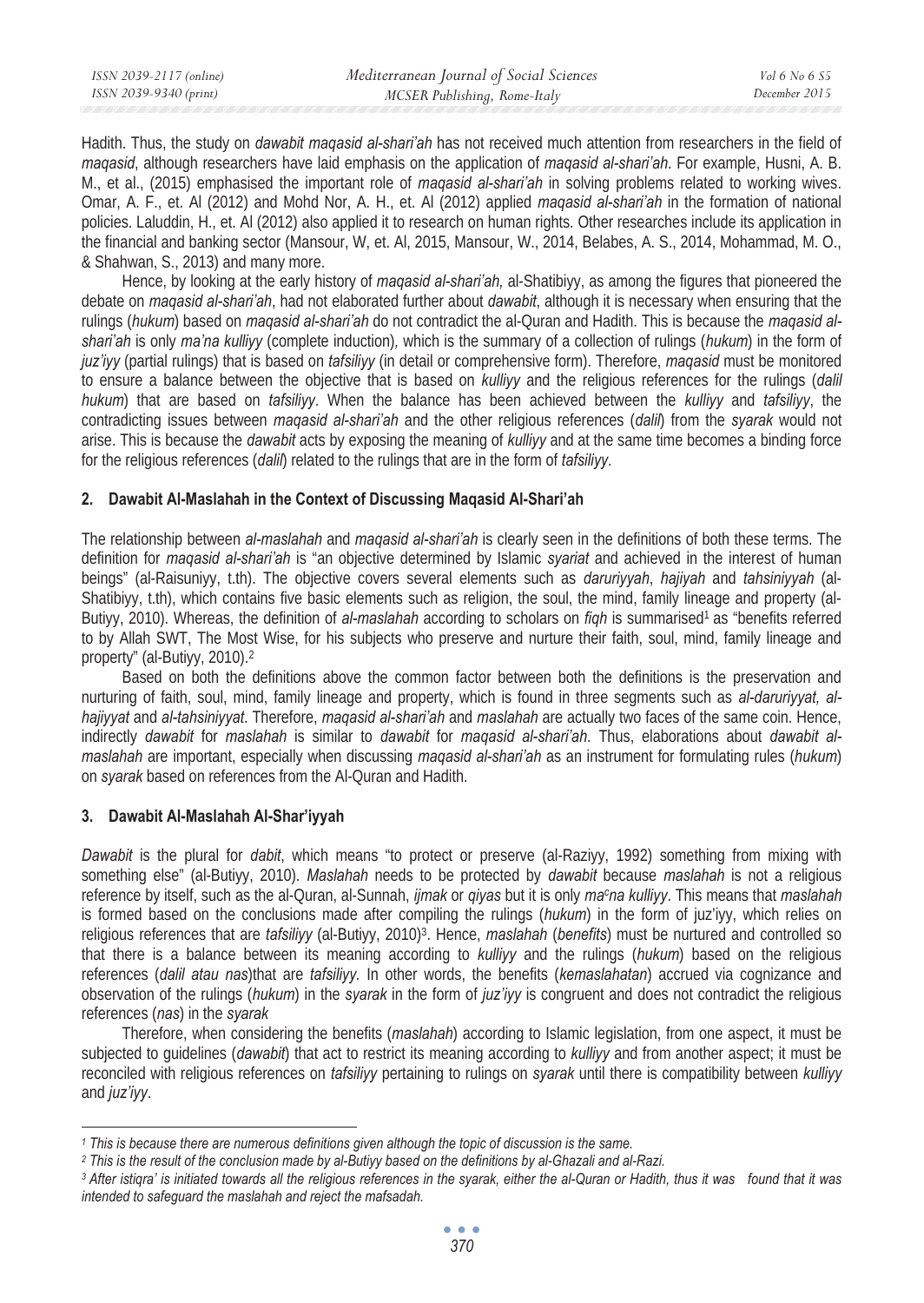Hence, there would be a contradiction between the *maslahah* (*maqasid al-shari'ah*) and other religious references from the *syarak* because the existence of guidelines (*dawabit*) act as an introduction to a meaning that is *kulliyy* and at the same time become a binding force to the religious references (*dalil*) used in the rulings (*hukum*) in the *tafsiliyy* form. Thus, if there exist some contradiction between *maslahah* and the religious references in the *tafsiliyy* form, then the contradiction could be either between a false *maslahah* or between a *maslahah* that relies on religious references in the *juz'ivy*, which could be reconciled according to methods found in the principles of Islamic jurisprudence (Usul al-Figh). The guidelines (*dawabit*) are divided into five sections, namely *maslahah*, which is a part of *maqasid al-Sharic* , *maslahah* that does not contradict the al-Quran, *maslahah* that does not contradict the Hadith, *maslahah* that does not contradict the *qiyas* or neglect a *maslahah* that is as important as or more important than it is.

### *3.1 Maslahah that is a part of maqasid al-Shari'4*

*Maqasid al-Shari'* is intended to safeguard the benefits (*kemaslahatan*) and global human well-being. It is divided into five elements such as religion, the soul, the mind, family lineage and property. These five elements are further grouped into three groups according to their significance, such as *al-daruriyyat, al-hajiyat* and *al-tahsiniyyat*. The core matter among the five *maqasid* above is the platform for realising one objective only, which is all Muslims who are *mukallaf* (come of age) are subjects of Allah SWT. Therefore, actions of the *mukallaf* that contradict the meanings of the *syarak* are presumed irrelevant to the *maslahah* that are accepted by *syarak* (al-Butiyy, 2010).

# *3.2 Maslahah that does not contradict the al-Quran*

The second guideline (*dabit*) states that the *maslahah* should not contradict the rulings extracted from the religious references (*nas*) quoted from the al-Quran. One such religious reference is the exhortation by Allah SWT meaning,

 *"And judge, [O Muhammad], between them by what Allah has revealed and do not follow their inclinations and beware of them, lest they tempt you away from some of what Allah has revealed to you. And if they turn away - then know that Allah only intends to afflict them with some of their [own] sins. And indeed, many among the people are defiantly disobedient." (Al-Maidah, 5:49)* 

This verse clearly indicates that Allah SWT commanded that every verse delivered by HIM should become the main reference. References that do not rely on Allah SWT in reality do no refer to religious references but follow human impulses. Hence, the ruling (*hukum*) for solving any discord that arises is to refer to religious references (*nas*) from the al-Quran or Hadith.

Hence, if there are contradictions between *maslahah* and the al-Quran, then what could occur is an encounter between *maslahah mawhumah*5 and religious references from the al-Quran, either in the form of *qat'iyy*, *zahir*, *jaliyyy* or *ghayr jaliyy*. Conversely, if *maslahah* is a branch of the original religious reference that is coalesced with '*illah qiyasiyyah*; hence, this contradiction in reality is a contradiction between two religious references that occur as *juz'iyy,* such as *alkhas* and *al-'am* or *al-mutlaq* and *al-muqayyad*. At that instance, *ijtihad* (independent reasoning) is permitted, either to perform *takwil* (exegesis) or *tarjih* (elimination by comparison) in order to determine the position of being benevolent (*amal*) with the *masalah* and religious references (al-Butiyy, 2010).

# *3.3 Maslahah that does not contradict the Hadith*

Besides the al-Quran, *maslahah* cannot contradict religious references in the Hadith that clarify a ruling (*hukum*). The verse in Surah al-Ma'idah mentioned above is enough to prove the third *dabit*. In addition, Allah SWT had exhorted:

يَاأَيُّهَا الَّذِينَ آمَنُوا أَطِيعُوا اللَّهُ وَأَطِيعُوا الرَّسُولَ وَأُوْلِي الْأَمْرِ مِنْكُمْ فَإِنْ تَنَازَ عُتُمْ فِي شَيْءٍ فَرُدُّوهُ إِلَى اللَّهِ وَالرَّسُولَ وَأُوْلِي الْأَمْرِ مِنْكُمْ فَإِنْ تَنَازَ عُنْتُم الْآخِرِ ذَٰلِكَ خَيْرٌ وَأَحْسَنُ تَأْوِيلًا

*<sup>4</sup> There could be some confusion about the first dabit, considering the maslahah itself could be maqasid al-Sharic and at the same time, it is monitored by maqasid. However, this confusion is settled easily because maqasid acts as an introduction to the meaning of kulliyy for*  maslahah. In other words, a particular matter could be maslahah if it intends to adress five basic issues, namely religion, the soul, the mind, family lineage and property, which happens to be maqasid al-Shari<sup>c</sup> or al-sharicah. Whereas, the remainding four dawabit al*maslahah act to bind the maslahah and the religious references (dalil) for the ruling (hukum) that are in the form of tafsili.* 

*<sup>5</sup> Maslahah that does not rely on religious references from the al-Quran or al-Sunnah.*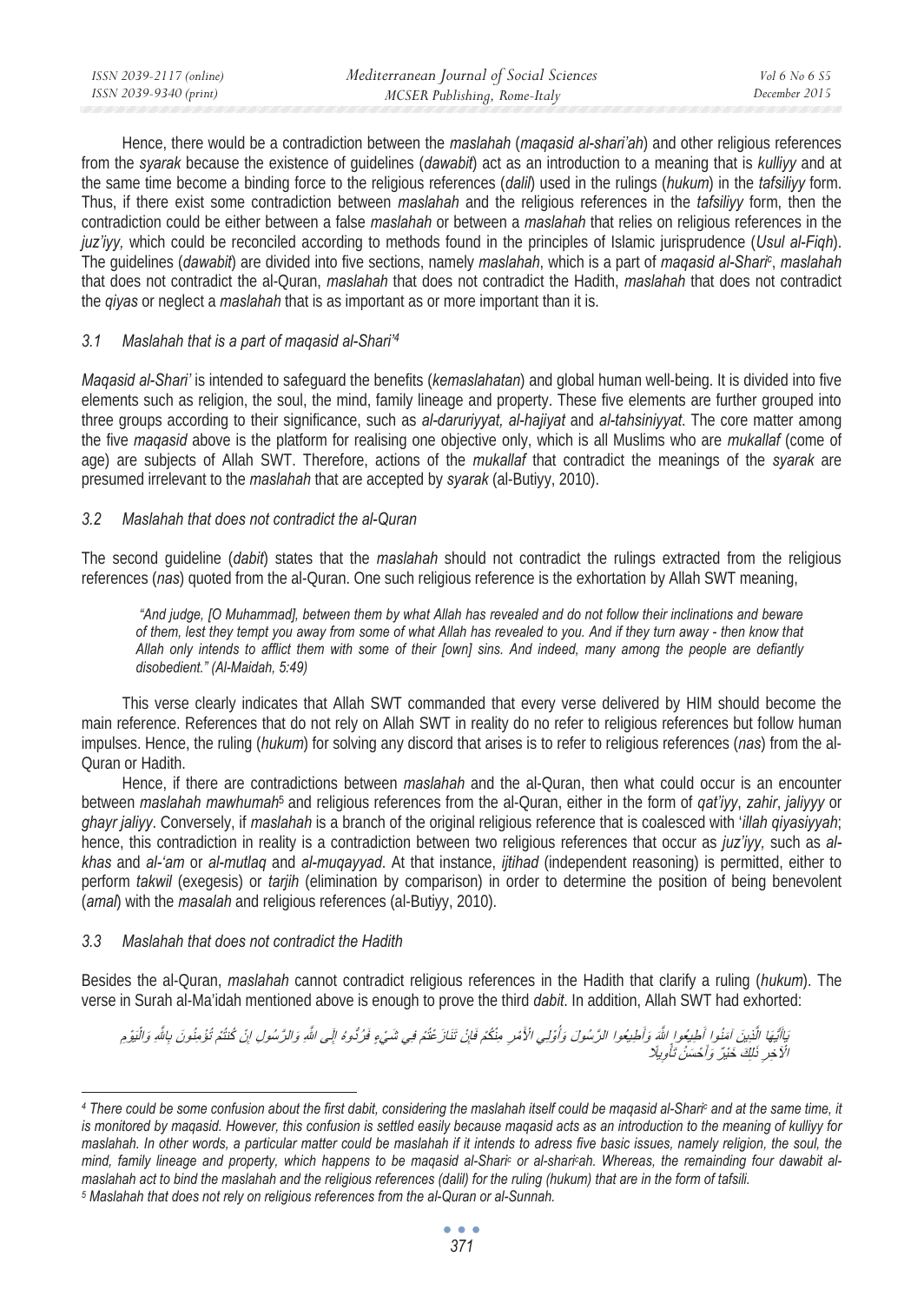*"O you who have believed, obey Allah and obey the Messenger and those in authority among you. And if you disagree over anything, refer it to Allah and the Messenger, if you should believe in Allah and the Last Day. That is the best [way] and best in result." (Al-Nisa, 4:59)* 

The religious references above clearly show that any discord must be referred to the al-Quran or Hadith. Hence, each ruling (*hukum*) that refers to the *maslahah* cannot contradict the Prophet's SAW Hadith. If there is a contradiction, possibly the *mashalah* is only a presumption or the contradiction is in the form of *juz'iyy,* which could be resolved using methods found in the principles of *Fiqh*, as stated in the second *dabit*.

#### *3.4 Maslahah that does not contradict the al-qiyas*

The fourth *dabit* is *maqasid al-shari'ah* or *maslahah* that does not contradict the *al-qiyas*. This is because *al-qiyas* functions to safeguard *maslahah* so that it remains at the same branch (*furuk*) or category as *maslahah mutlaqah* or *maslahah mursalah*. Thus, the ratio between *al-qiyas* and *maslahah mutlaqah* is general and specific because *al-qiyas* addresses *maslahah*, in fact with an addition, namely the *<sup>c</sup> illah* in the *al-qiyas*. The situation is different when solely addressing the *maslahah* because it is more general in nature due to *maslahah mursalah*. Hence, *maslahah* must be monitored by *al-qiyas* because every *al-qiyas* would surely address the *maslahah* but not vice-versa (al-Butiyy, 2010).

Besides that, it would be difficult for the *maslahah* to contradict the *al-qiyas* because of the *<sup>c</sup> illah*, which is one of the rulings (*hukum*) in *al-qiyas*. This is because the strength of the suitable character (*wasf al-munasib*) that causes the existence of this ruling *(hukum*) differs, such as6 *mu'aththir*, *mula'im*, *gharib* and *mursal* (al-Taftazaniyy, 1317H). This differentiation is an important guide for setting the decorum and order pertaining to the position of the characteristics that should be considered if there is a contradiction (*ta'arud*) during efforts to identify and substantiate the rulings (*hukum*) from *syarak* (al-Butiyy, 2010).

### *3.5 Maslahah that does not neglect a more important maslahah or one of similar importance*

The final *dabit* involves a *maslahah* that does not neglect a *maslahah* that is more important or of similar importance. This is because the *maslahah*'s order of priority, although not consistent, differs in importance. This is viewed from three aspects, namely from the essence of the *maslahah*, its scope or assurance of the desired outcome. The first aspect is divided into three levels according to the decorum that must be given priority if there are any contradictions, namely *maslahah daruriyyah*, *maslahah hajiyyah* and *maslahah tahsiniyyah*. If the contradiction occurs at the same level, then it would be evaluated according to its scope whether the maslahah is '*ammah* (general) or *khassah* (specific), with the *maslahah* '*ammah* given priority compared to *maslahah khassah*. The most important and basic aspect is the presumption that the *maslahah* would materialise (*rujhan al-wuqu'*) in reality and is evaluated to determine whether it belongs to the category of *daruriyyah*, *hajiyyah*, '*ammah* (al-Butiyy, 2010).

# **4. Conclusion**

After elaborating on *dawabit* or the guideline for *maqasid al-shari'ah*i; hence, the polemic of the two issues raised earlier in the study, which is the issue of the need for women to cover their *aurat* and the issue of polygamy, could be resolved easily. This is because both these issues have religious references (*nas*) found in the al-Quran and Hadith. Among the religious references (*nas*) from the al-Quran related to the covering of the *aurat* is found in verse 59 Surah Al-Ahzab.

يَا أَيُّهَا النَّبِيُّ قُلْ لأَزْ وَاجِكَ وَبَنَاتِكَ وَنِسَاءِ الْمُؤْمِنِينَ يُدْنِينَ عَلَيْهِنَّ مِنْ جَلابِيبِهِنَّ ذَلِكَ أَنْنَى أَنْ يُعْرَفُنَ فَلا يُؤْنَيْنَ وَكَانَ اللَّهُ غَفُورًا رَحِيمًا *"O Prophet! Tell thy wives and daughters, and the believing women, that they should cast their outer garments over their persons (when abroad): that is most convenient, that they should be known (as such) and not molested. And Allah is Oft-Forgiving, Most Merciful"* 

 The religious reference above shows that Allah SWT had commanded pious women to cover their *aurat*. Thus, *maqasid al-shari'ah* in this issue is that the *aurat* should be covered and not exposed because *maqasid al-shari'ah* cannot contradict the religious references found in the al-Quran. Meanwhile, a religious reference (*nas*) from the Hadith mentioned:

المرأة عورة

*<sup>6</sup> According to a decending order (from the strongest to the weakest).*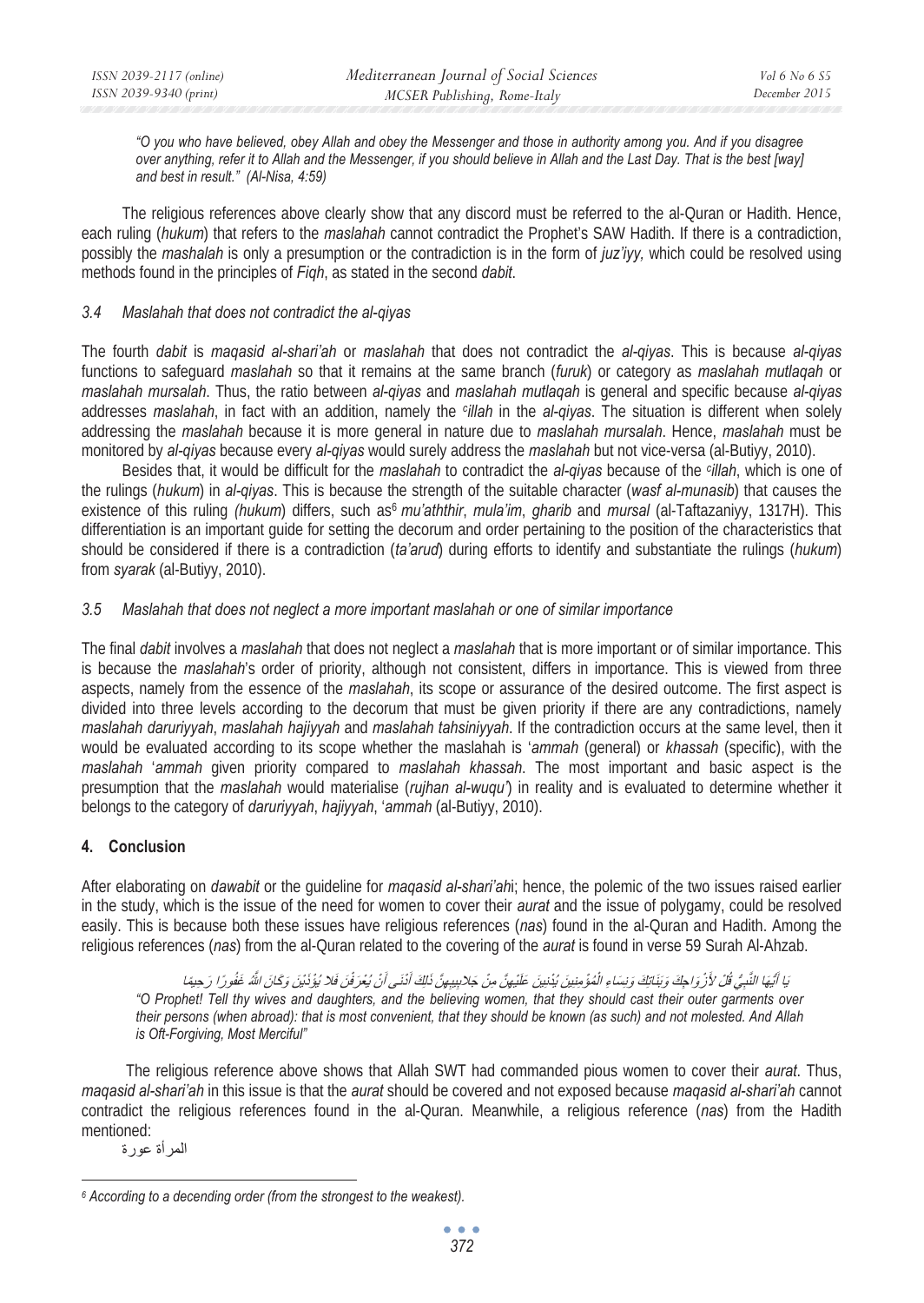Meaning: Women (in themselves) are the *aurat*.

The religious reference from the Hadith narrated by al-Tirmizi clearly shows that the woman's body is the *aurat*. Hence, it must be covered. Based on the second *dabit*, the *maqasid al-shari'ah* cannot contradict the religious reference (*nas*) from the Hadith.

This is similar to the issue of polygamy, in which a verse from the al-Quran explicitly allows men to practice polygamy. Allah SWT exhorted (al-Quran, 4:3)

*"If ye fear that ye shall not be able to deal justly with the orphans, Marry women of your choice, Two or three or four; but if ye fear that ye shall not be able to deal justly (with them), then only one, or (a captive) that your right hands possess, that will be more suitable, to prevent you from doing injustice"* 

فَانكِحُواْ مَا ظَابَ لَكُم مِّنَ النِّسَاء مَثْنَى وَثُلاَثَ وَرُبَاعَ

The religious reference above binds the *maqasid al-shari'ah* by stating that men are permitted, according to certain conditions, to practice polygamy, and not the opposite.

Hence, the debate on guidelines (*dawabit*) for *maqasid al-shari'ah* is important because it is related to identifying rulings (*hukum*) based on the *syarak*. This understanding can be confusing especially if it is intentionally staged by enemies of Islam who wish to attack the perceptions held by Muslims. The attacks are usually through the mode of *ijtihad* and *al-ra'y* (views) by using false *maslahah*. Pertaining to this matter, Dr. Muhammad Said Ramadan al-Butiyy (2010) said:

*"This is a new round started by the enemies of Islam in their efforts to wage war with Islam. Thus, with a responsibility shouldered by Muslims today to arrest this attack and create awareness about it, I have been thinking for some time now to initiate a study on Dawabit al-Maslahah fi al-Shar'cah al-Islamiyyah."* 

The above statement clearly shows that the original intention to formulate the *dawabit maslahah* was to safeguard the method of deducing religious references based on the *syarak* from being disrupted by irresponsible parties who wish to destroy Islam. This is concrete proof that jihadist scholars of Ahl al-Sunnah wa al-Jama'ah are steadfast in ensuring the use of the original principles of Fiqh in the context of interpreting religious references from the al-Qur'an and al-Sunnah. *Ijtihad*, or more specifically *ijtihad al-maqasidi*, should be approached with caution and care since it is subject to methods and disciplines mentioned in the al-Qur'an and al-Sunnah that should be adhered to in order to avoid being misled. Dr. al-Butiyy (2010) again explained:

*"Every time I read or hear a call for ijtihad at the present time by considering the maslahah as a benchmark for understanding the syariah, I feel the over-compelling question within me that asks, "what is the dawabit al-maslahah that is frequently talked about?" If to ijtihad is considered compulsory for the ulama, even once, is it compulsory for them*  a thousand times over to endeavour tirelessly to understand the reality of maslahah shar'iyyah, its limitations, its *dawabit or even its foundations?"* 

Pertaining to the truth of this *ijtihad*, al-Shaykh Dr. 'Abd. al-Halim Mahmud *rahimahuLlah* stated:7

*"The actual meaning of ijtihad is to effortlessly and continuously try to obey and adhere to every action and deed carried out by the Prophet SAW and to subject all new problems to the ancient methods summarised from the exhortation of the Prophet SAW and the al-Quran. Ijtihad has no other meaning other than this" ('Abd al-Halim Mahmud, t.th).* 

The statement above shows that the practice of depicting rulings (*hukum*) from the *syarak* is subject to *manhaj* (methodology of receiving, analyzing and applying knowledge) that existed then, ever since Prophet Muhammad SAW8 delivered it. *Manhaj* is a guide for understanding and interpreting the religious references (*nas*) found in the al-Quran and

*<sup>7</sup> He (rahimahullah) was the former Shaykh al-Azhar (the highest position in al-Azhar al-Sharif). He was born in Egypt, in a village called al-Salam, located in the Sharqiyyah area on 10 Mei 1910. He had attended innumerable conferences on Islam in and outside the country. He was a visiting professor at several universities in Tunis, Libya and the Philippines. His literary work covered various fields such as tasawwuf, philosophy, fiqh etc. consisting of more than 64 books. The titles of his works were al-Islam wa al-Iman, al-cIbadat, al-*Ta°rif al-Falsafi fi al-Islam and al-Islam wa al-ʿAql. He died on 17 October 1978.<br>8 Manhaj, pertaining to either the principles or the practice of Islamic academic knowledge, have existed from the times of the Prophet

*SAW and HIS companions but the study, research and writings as well as the editorial work on manhaj only emerged halfway through the salaf al-salih.*